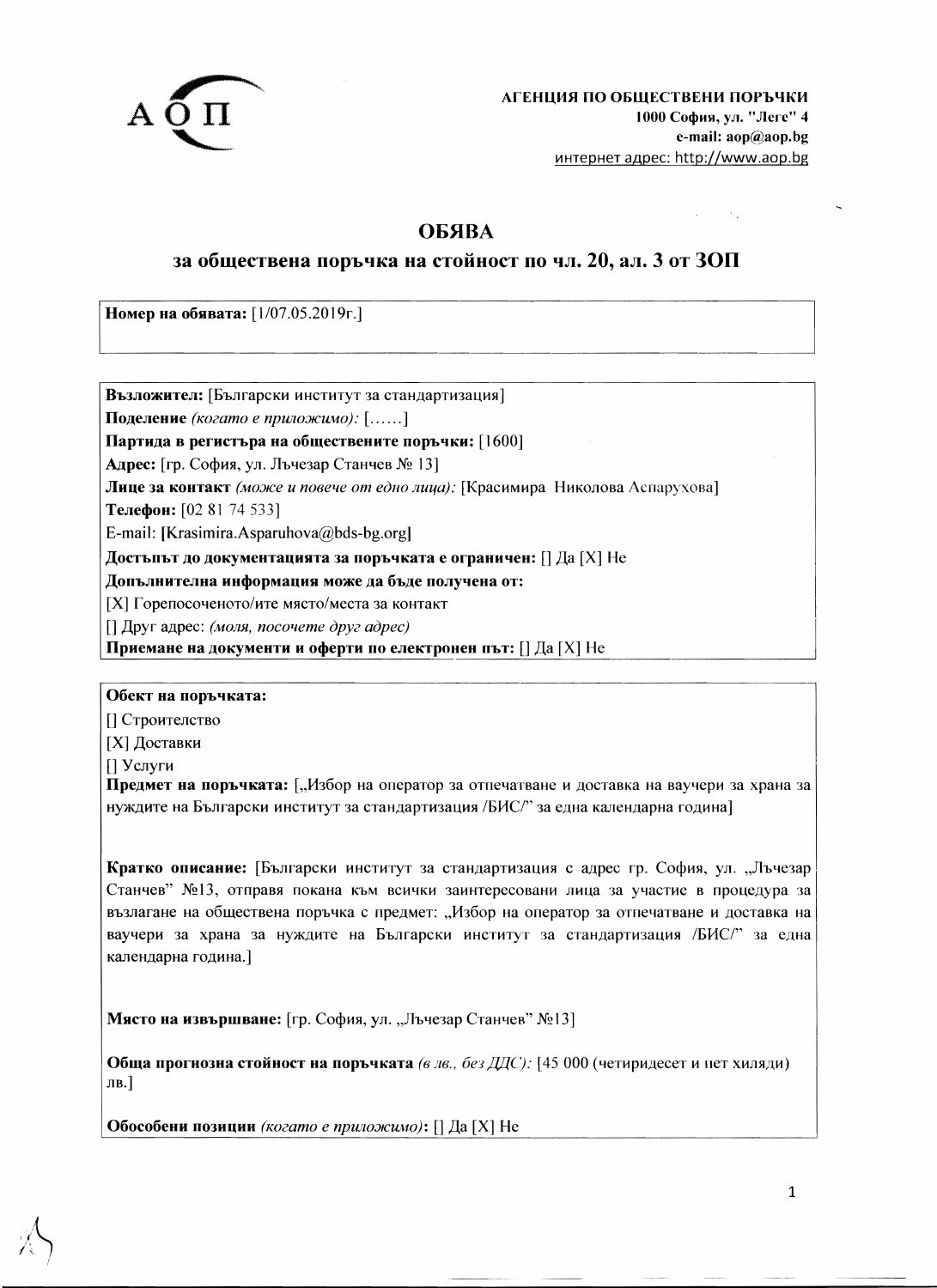Наименование: [X]

#### Прогнозна стойност (в лв., без ДДС): [X]

Забележка: Използвайте този раздел толкова пъти, колкото са обособените позиции.

### Условия, на които трябва да отговарят участниците (когато е приложимо):

**B.T.4.:** 

Изисквания за личното състояние: [Участник в настоящата процедура може да бъде всяко българско или чуждестранно физическо или юридическо лице или техни обединения. Когато участникът е юридическо лице или едноличен търговец следва да посочи в своята оферта единен идентификационен код по чл. 23 от Закона за търговския регистър (ЗТР) и/или друга идентифицираща информация в съответствие със законодателството на държавата, в която участникът е установен, както и адрес, включително електронен, за кореспонденция при провеждането на процедурата. Когато участникът е физическо лице – име, ЕГН, адрес. Когато участникът е обединение, изисканата информация се представя за всяко физическо или юридическо лице, включено в обединението.

Правоспособност за упражняване на професионална дейност: [Участникът следва да притежава Разрешение (или негов еквивалент) за осъществяване на дейност като оператор на ваучери за храна, съгласно Наредба № 7/09.07.2003 г. на МТСП и МФ за условията и реда за издаване и отнемане на разрешение за извършване на дейност като оператор на ваучери за храна и осъществяване дейност като оператор (обн. ДВ бр.66/25.07.2003 г.). Съответствие с посоченото изискване се доказва чрез представяне на заверено копие на валидно разрешение за извършване на дейност като оператор на ваучери за храна, съгласно чл. 5, във връзка с чл. 9, ал.4 от Наредба  $N_{2}/09.07.2003$  г. за условията и реда за издаване и отнемане на разрешение за извършване на дейност като оператор на ваучери за храна и осъществяване дейност като оператор.

Минимално изискване е участникът да има сключени договори с най-малко 100 търговски обекта, от които 4 (четири) търговски вериги (хипермаркети) на територията на град София. Удостоверява се с декларация свободен текст (неразделна част от списъка с търговските обекти на територията на град София, с които участникът има сключени договори за приемане на отпечатаните ваучери за храна, който трябва да се приложи в документацията за участие). Това обстоятелство не следва да се променя през целия срок на договора с Възложителя, освен ако един договор с доставчик бъде заменен с друг, като се запази определения минимален брой търговски обекти (100).

Под търговска верига да се разбира верига, която има национално покритие на територията на страната (с търговски обекти в най-малко 5 града на територията на Република България).

Под търговски обект да се разбира: хипермаркети, супермаркети, магазини за хранителни стоки и заведения за хранене, осъществяващи дейност в съответствие с изискванията на Закона за храните.

Икономическо и финансово състояние: [X]

Технически и професионални способности: [X]

1. Всеки участник в процедура за възлагане на обществена поръчка има право да представи само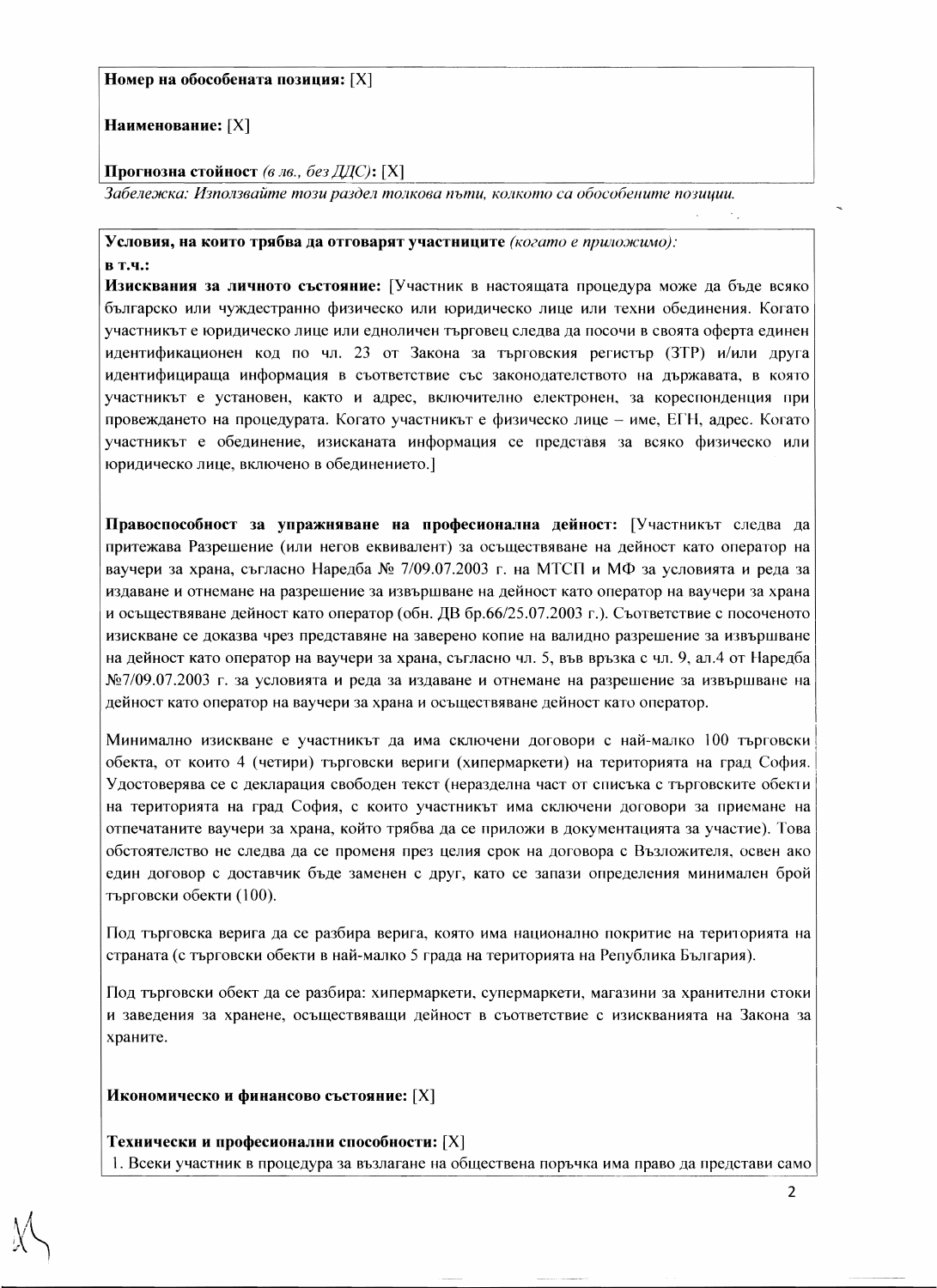една оферта, която не може да се предлага във варианти.

2. Лице, което участва в обединение или е дало съгласие да бъде подизпълнител на друг участник, не може да подава самостоятелно оферта.

3. В процедура за възлагане на обществена поръчка едно физическо или юридическо лице може да участва само в едно обединение.

4. Свързани лица не могат да бъдат самостоятелни участници в една и съща процедура.

По смисъла на § 2, т. 45 от Допълнителните разпоредби (ДР) на ЗОП "Свързани лица" са тези по смисъла на § 1, т. 13 и 14 от допълнителните разпоредби на Закона за публичното предлагане на ценни книжа.

По смисъла на § 1, т. 13 от допълнителните разпоредби на Закона за публичното предлагане на ценни книжа "Свързани лица" са:

а) лицата, едното от които контролира другото лице или негово дъщерно дружество;

б) лицата, чиято дейност се контролира от трето лице;

в) лицата, които съвместно контролират трето лице;

г) съпрузите, роднините по права линия без ограничения, роднините по съребрена линия до четвърта степен включително и роднините по сватовство до четвърта степен включително.

5. Основания за отстраняване. От участие в поръчката се отстранява участник, при който са налице следните обстоятелствата:

5.1. Обстоятелства по чл.54, ал.1, т. 1-5 и т. 7 и чл. 107 от ЗОП, а именно, кандидат или участник, за когото е налице някое от следните обстоятелства:

5.1.1. е осъден с влязла в сила присъда, за престъпление по чл. 108а, чл. 159а - 159г, чл. 172, чл. 192а, чл. 194 - 217, чл. 219 - 252, чл. 253 - 260, чл. 301 - 307, чл. 321, 321а и чл. 352 - 353е от Наказателния кодекс;

5.1.2. е осъден с влязла в сила присъда за престъпление, аналогично на тези по т. 8.1.1. в друга държава членка или трета страна;

5.1.3. има задължения за данъци и задължителни осигурителни вноски по смисъла на има задължения за данъци и задължителни осигурителни вноски по смисъла на чл. 162, ал. 2, т. 1 от Данъчно-осигурителния процесуален кодекс и лихвите по тях към държавата или към общината по седалището на възложителя и на кандидата или участника, или аналогични задължения съгласно законодателството на държавата, в която кандидатът или участникът е установен, доказани с влязъл в сила акт на компетентен орган.

5.1.4. е налице неравнопоставеност в случаите по чл. 44, ал. 5 от ЗОП;

5.1.5. е установено, че участникът:

а) е представил документ с невярно съдържание, свързан с удостоверяване липсата на основания за отстраняване или изпълнението на критериите за подбор;

б) не е предоставил изискваща се информация, свързана с удостоверяване липсата на основания за отстраняване или изпълнението на критериите за подбор;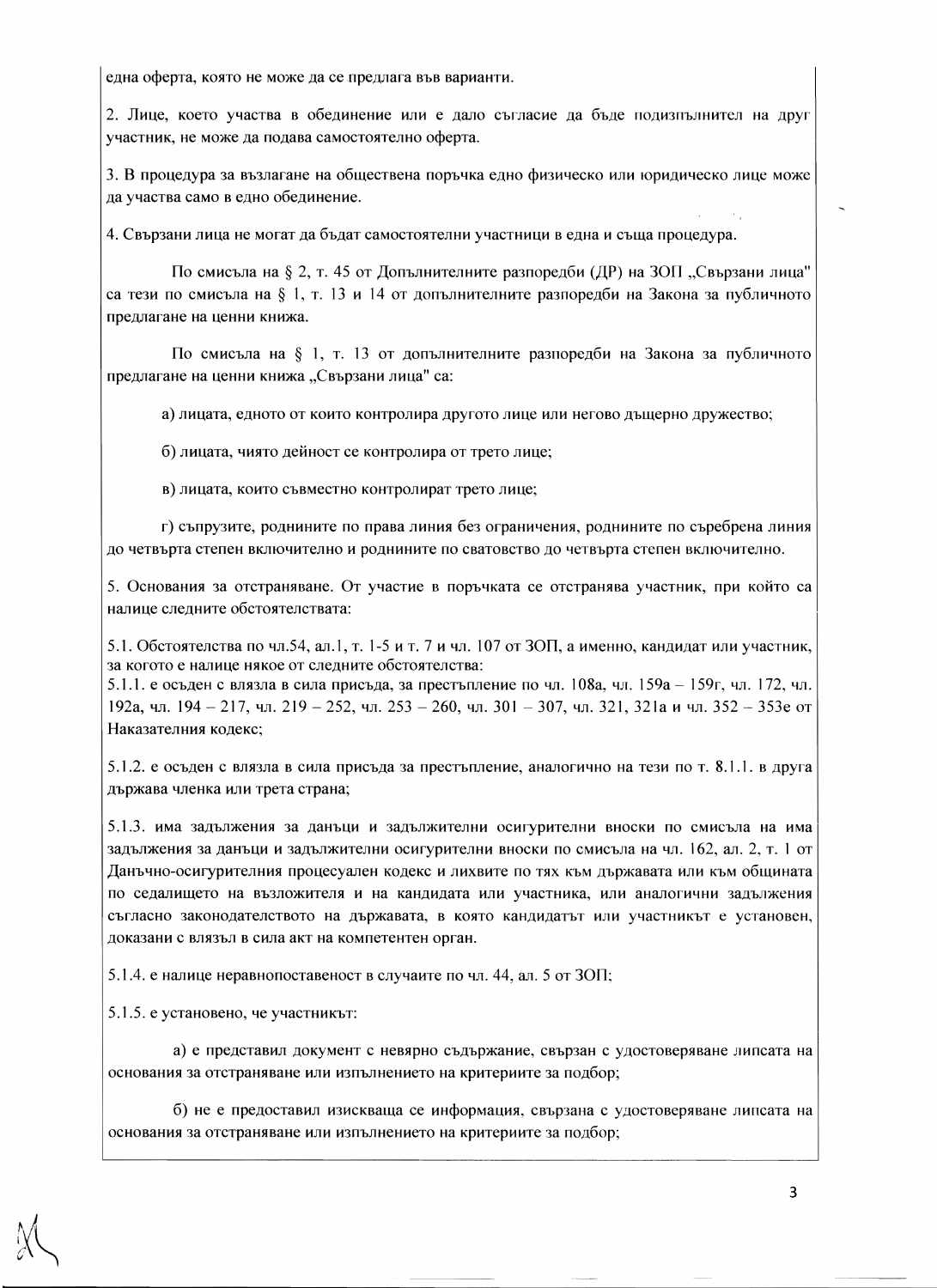5.1.6. е налице конфликт на интереси, който не може да бъде отстранен.

5.1.7. Участник, който не отговаря на някое от условията, посочени в Обявата за обществена поръчка или в техническата спецификация;

5.1.8. Участник, който е представил оферта, която не отговаря на предварително обявените условия за изпълнение на поръчката;

5.1.9. Участник, който не е представил в срок обосновката по чл. 72, ал. 1 от ЗОП или чиято оферта не е приета съгласно чл. 72, ал. 3 - 5 от ЗОП;

5.1.10. Участник, който е представил оферта, която не отговаря на условията за представяне, включително за форма, начин и срок.

5.2. На основание чл. 55, ал. 1, т. 1 от ЗОП възложителят ще отстрани от участие в процедурата участник, който е обявен в несъстоятелност или е в производство по несъстоятелност, или е в процедура по ликвидация, или е сключил извънсъдебно споразумение с кредиторите си по смисъла на чл. 740 от Търговския закон, или е преустановил дейността си, а в случай че участникът е чуждестранно лице - се намира в подобно положение, произтичащо от сходна процедура, съгласно законодателството на държавата, в която е установен.

6. Участниците са длъжни в процеса на провеждане на поръчката да уведомяват Възложителя за всички настъпили промени в обстоятелствата по чл. 54, ал. 1, т. 1-5 и т. 7 от ЗОП в 3-дневен срок от настъпването им.

7. При подаване на офертата участникът декларира липса на основанията за отстраняване. Ако участникът бъде определен за изпълнител, преди сключването на договор следва да представи актуални документи, удостоверяващи липсата на основания за отстраняване от процедурата. Документите се представят и за подизпълнителите и трети лица, ако има такива.

Информация относно запазени поръчки (когато е приложимо):

[НЕ.] Поръчката е запазена за специализирани предприятия или кооперации на хора с увреждания или за лица, чиято основна цел е социалното интегриране на хора с увреждания или на хора в неравностойно положение

[НЕ] Изпълнението на поръчката е ограничено в рамките на програми за създаване на защитени работни места

#### Критерий за възлагане:

П Оптимално съотношение качество/цена въз основа на:

[] Цена и качествени показатели

[] Разходи и качествени показатели

П Ниво на разходите

[X] Най-ниска цена

Показатели за оценка: (моля, повторете, колкото пъти е необходимо)

Име: [Най-ниска цена] Тежест: [100%] Поръчката се възлага въз основа на икономически най-изгодна оферта при критерий за възлагане "най-ниска цена за изработване, отпечатване и доставка на 1 брой ваучер за храна", съгласно чл. 70, ал. 2, т. 1 от ЗОП.